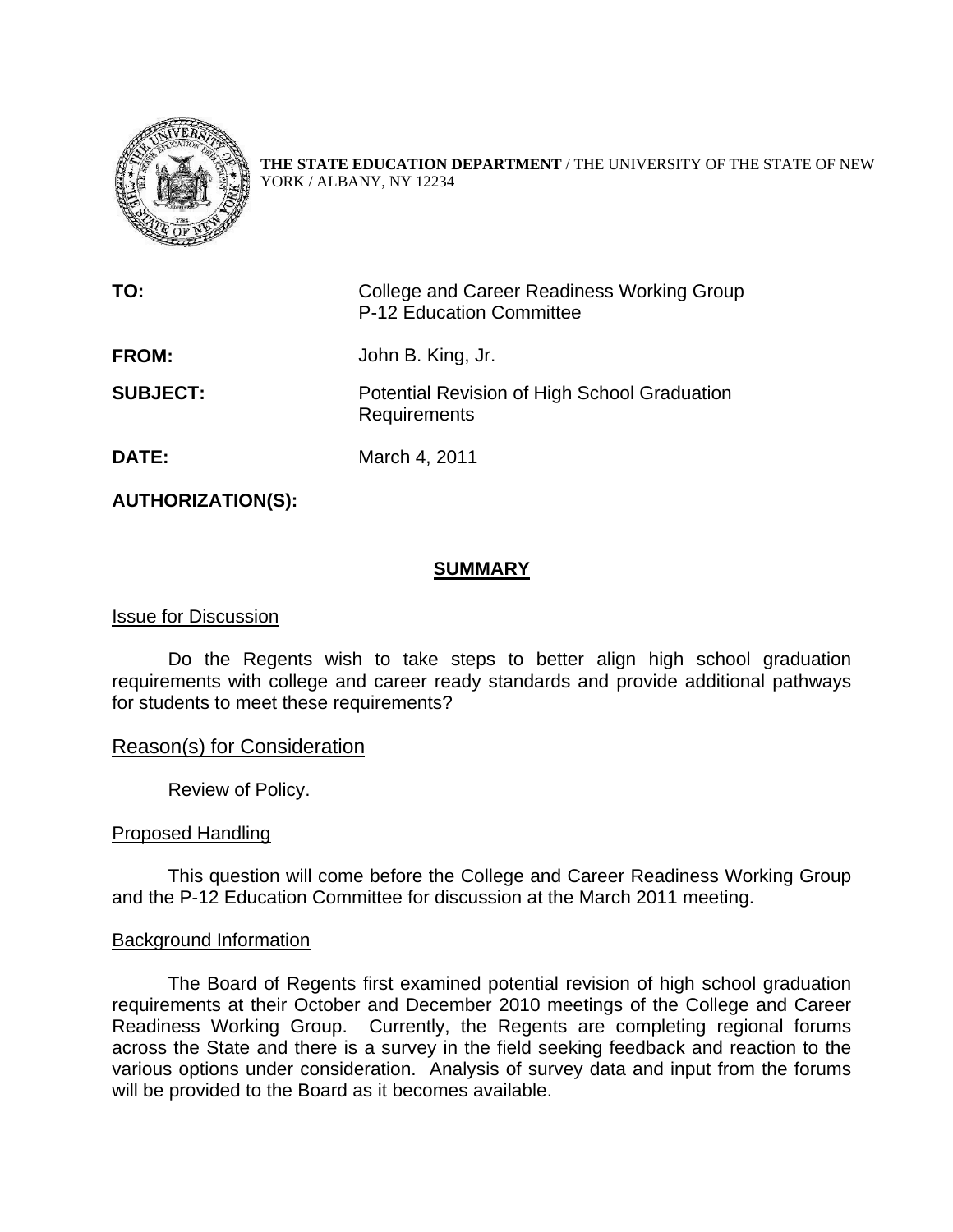## Policy Directions for Consideration

## **A. Increase Graduation Requirements**

- **Require additional credits in mathematics and science** 
	- Option: Beginning in 2011-12, require four years of mathematics and science or the equivalent to ensure college and career readiness based on demonstrated student needs.
	- Currently: 22 credits are required three units of credit in mathematics and three units of credit in science and students must take and pass one Regents examination in each content area.
	- Benefits:
		- o Closes the "gap" of time from when students last took a course, better preparing students for college and career and mitigating the need for remediation for some students in college<sup>[1](#page-1-0)</sup>.
		- o Potentially decreases number of non-credit bearing college courses and associated costs for students increasing the likelihood of persistence in college.
		- $\circ$  4<sup>th</sup> year would be an interest-based selection of courses by students increasing the likelihood of engagement.
	- Challenges:

 $\overline{a}$ 

- o Additional and/or realigned district resources will be required to develop new curricula and hire additional teachers during a time of fiscal crisis.
- o A national shortage in certified math and science teachers currently exists.
- o Additional course requirements may prevent students from pursuing higher level coursework in their intended area of postsecondary study.
- o To meet additional requirements, schools may have to reduce the number of elective options available to students.

### - **Increase the passing score on key Regents exams**

- Option A: Increase required score on ELA Regents to 75 and Algebra Regents to 80 beginning with 2012 cohort (phase in with 70, 75 and 70, 75, 80 respectively)
- Option B: Beginning in 2011-12, replace the 0-100 scoring system with a 1-4 cut score system, where a score of 3 indicates "College Readiness." Phase in movement from 2 as the passing score to 3 as the passing score. (Note: Ideally, articulation agreements would be reached with SUNY and CUNY so that a student who earns 3s in ELA and Math is certain not to require remediation.)
- Currently: As of June 2012, students must achieve a passing score of 65 on all required Regents exams with the exception of students with disabilities who

<span id="page-1-0"></span><sup>&</sup>lt;sup>1</sup> As attested to by SUNY/CUNY administrators at the January 2011 P-12 Committee panel on College and Career Readiness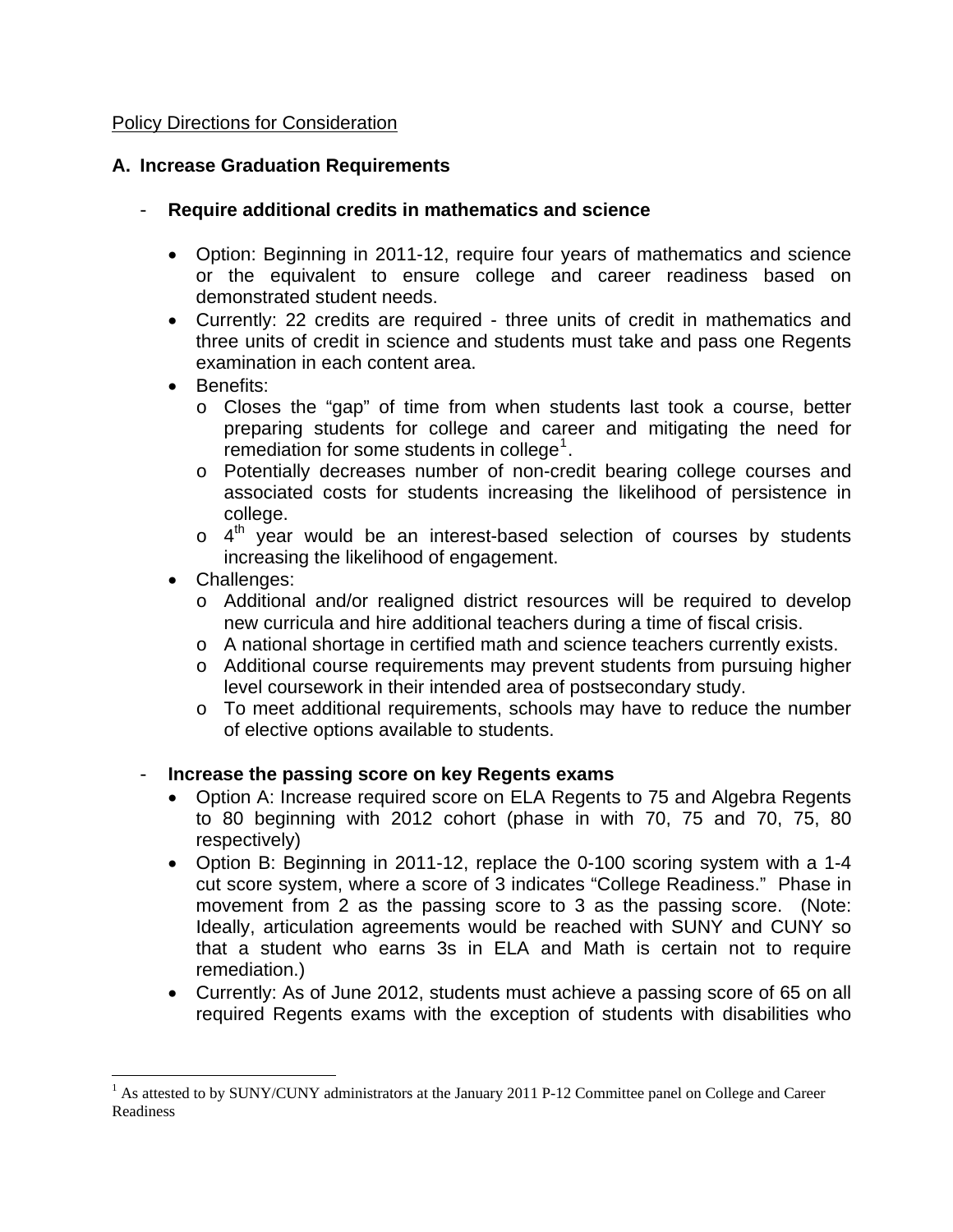have the "safety net" option of scoring between 55-64 in order to earn a local diploma.

- Benefits:
	- o Recent research indicates these "proficiency" scores would be better predictors of college and career readiness<sup>[2](#page-2-0)</sup>.
	- o Students will be required to demonstrate greater knowledge and skills in order to achieve "proficiency" on these exams.
	- o Shifting to 1-4 performance levels would be entirely consistent with our 3-8 tests and the raising of the 3-8 cut scores in summer 2010.
	- o The use of "basic," "proficient," and "advanced" for the performance levels 2, 3, and 4 will support a more nuanced handling of the labeling of students scoring between a 65 and a 75 or 80.
- Challenges:
	- o Initial decrease in graduation rates for all students.
	- o A decrease in the numbers of students with disabilities who graduate with a Regents diploma.

## - **Require passing additional exams**

- Option: Require students to pass a second Regents exam in mathematics phased in for entering cohort of 2011-12.
- Currently: students need to complete 3 units of credit and pass 1 commencement-level Regents exam in mathematics in order to meet the diploma requirements.
- Benefits:
	- o Requiring a second Regents exam in mathematics would ensure the students complete additional commencement level coursework that is aligned with the Common Core State Standards and therefore, better prepares them for college and career readiness.
	- o The ability to pass a second Regents exam, particularly when taken closer to college entrance, is a useful indicator of college- and career-readiness.
- Challenges:

 $\overline{a}$ 

- o May result in a greater number of students not meeting graduation requirements.
- o May result in students with interests in other subjects being unable to concentrate to the extent desired.
- o Need to backmap alignment of expectations and content from high school to pre-K.

### - **Require a College and Career Ready experience**

- Option: require all students to take and pass at least one AP, IB or collegelevel course to prepare them for college levels of rigor.
- Currently: there is no such requirement.

<span id="page-2-0"></span> $2^2$  Research conducted by Howard Everson in summer 2010 noted that achieving these scores correlated to a significantly reduced likelihood of having to take a college remediation course. This research will be supplemented by further development of the state's data system and increased access to SUNY and CUNY longitudinal data.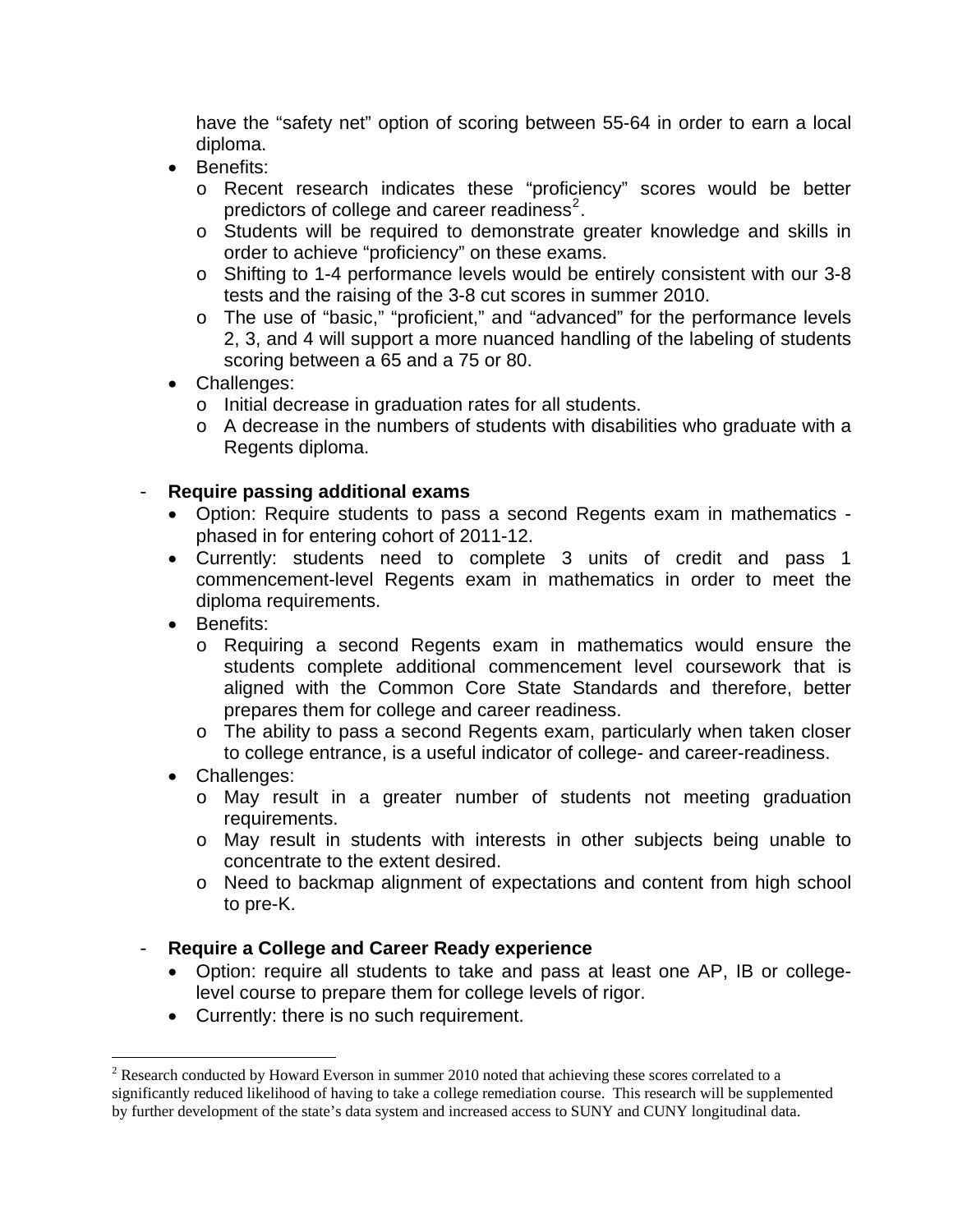- Benefits:
	- o Research suggests that exposure to these curricula increases the level of readiness of students.
- Challenges:
	- o Equity in access to such courses by all districts.
	- o Awarding of credit for courses to students who do not get a passing score (but for whom the research suggests there is still a readiness value).

# **Extend the school day/school year**

- Option: 200 days per year and 8 hours per day for all students.
- Currently: the law calls for and the State aids 180 school days per year and a minimum of 5 hours for students in grades K-6 and 5 ½ hours for students in grades 7-12.
- Benefits:
	- o Research supports that additional instructional time leads to increased academic achievement.
	- o Opportunity for greater depth in subject matter.
	- o Opportunity for greater flexibility in school schedules.
- Challenges:
	- o Effectively structuring the additional time to engage students.
	- o Greater personnel and facilities costs to districts.
	- o Current level of school funding is decreasing.
- **Strengthen the Regents exam sequence in English Language Arts (ELA) and Social Studies consistent with the new New York State Common Core Standards**
	- Option A: Beginning in 2011-12, implement Grade 9 and Grade 10 ELA exams as census exams (exams taken by all students in the grade level) parallel to Grades 3-8. The Grade 11 ELA Regents would remain the graduation requirement.
	- Option B: Break Global History and Geography into two sequenced courses with separate Regents exams, aligned with both the NYS History Standards and the NYS Common Core Literacy Standards, in grades 9 and 10 – phased in for 2012 cohort with first administration in June 2013.
	- Currently:
		- o The Global Studies course is offered as a one and one half to two year course with a Regents exam administered at end of course.
		- o ELA exams are administered only in Grades 3-8 and Grade 11, leaving a significant gap.
	- Benefits:
		- o More depth in instruction and learning in both ELA and Social Studies.
		- o Greater opportunities in Social Studies for integration with ELA for critical writing and reading.
	- Challenges: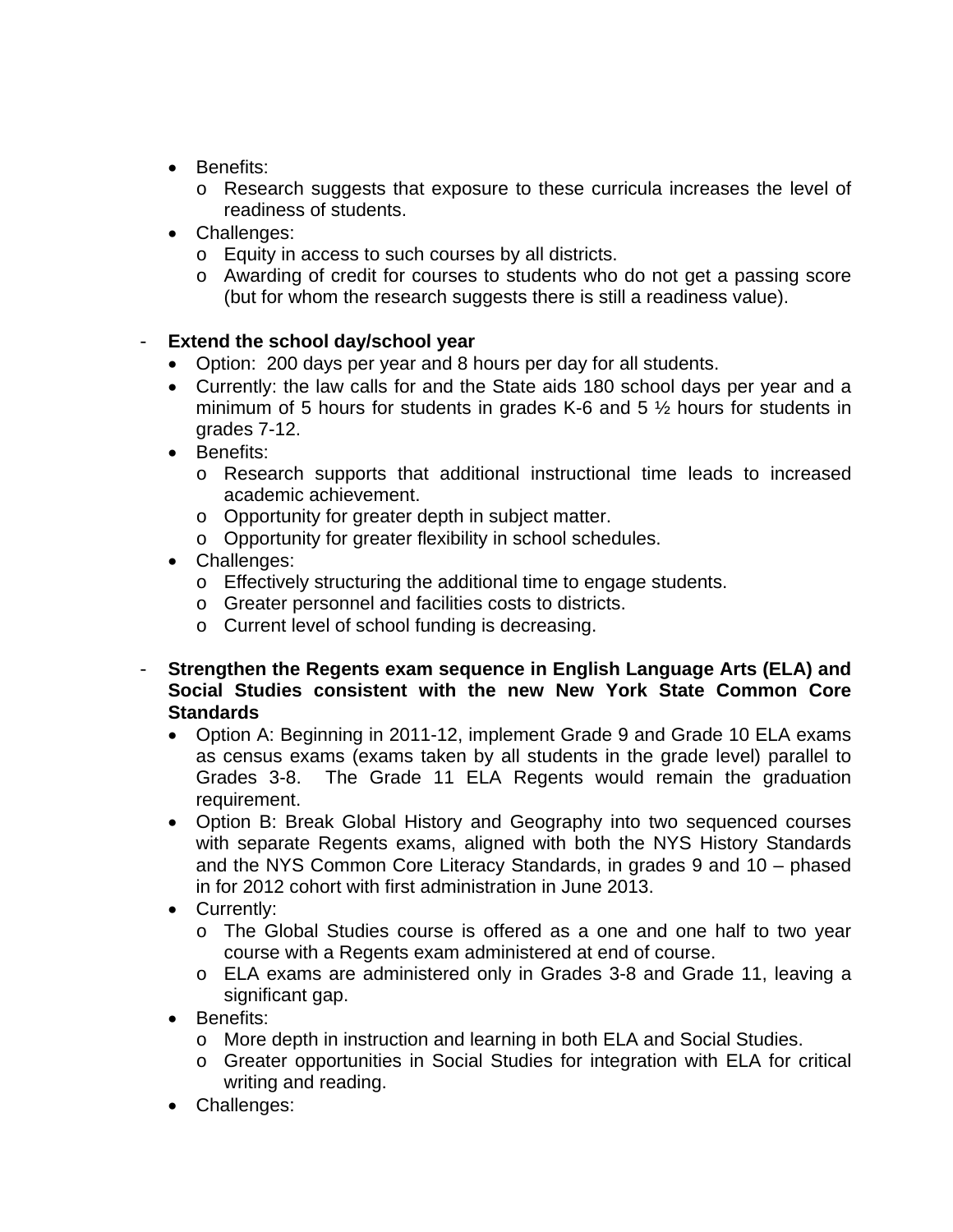- o The State would have to redesign the Global Studies Regents exam to account for the change.
- o School districts would be administering additional examinations.

## **B. Allow Increased Flexibility and/or Additional Pathways to Achievement**

### - **Student choice in one or more Regents exams**

- Option: Multiple paths to graduation with a Regents diploma
	- $\circ$  ELA, Math + any 3<sup>\*</sup>, or
	- $\circ$  ELA, Math + 2 Science + 1 other\*, or
	- $\circ$  ELA, Math + 2 History + 1 other\*, or
	- $\circ$  ELA, Math + 1 History +1 Science + 1 other\*.
	- \* including a CTE assessment
- Benefits:
	- o Students taking additional courses in a field of study of interest can fulfill additional diploma endorsements.
	- o Better student engagement should increase likelihood for persistence towards graduation.
	- o Recognition of student skill achievement and the opportunity to use multiple measures for measuring student growth.
- Challenges:
	- o Greater flexibility means students may be able to graduate without demonstrating proficiency in key areas through Regents exams.

# **Earn credit through demonstration of competency, not seat time**

- Option: Students could earn credit through competency-based activities in lieu of seat time requirements.
- Currently: Regulations require students to complete units of study equivalent to 180 minutes of instruction per week (seat time) in order to earn units of credit for high school graduation.
- Benefits:
	- o Students progress at own pace through a course utilizing online/blended/alternative course models, including project-based learning (PBL), work-based experiences, internships, and independent study.
	- o Students can more deeply engage a subject area and potentially receive course credit for related outside activities such as work-based experiences, internships, and PBL.
	- o Values demonstration of knowledge and skill acquisition, not just the amount of time spent in a classroom.
- Challenges:
	- o Scheduling, capacity and staffing in a competency-based model as few districts have experience with this.
	- o Providing resources and supports for lower-achieving students and students with disabilities in nontraditional settings/learning activities.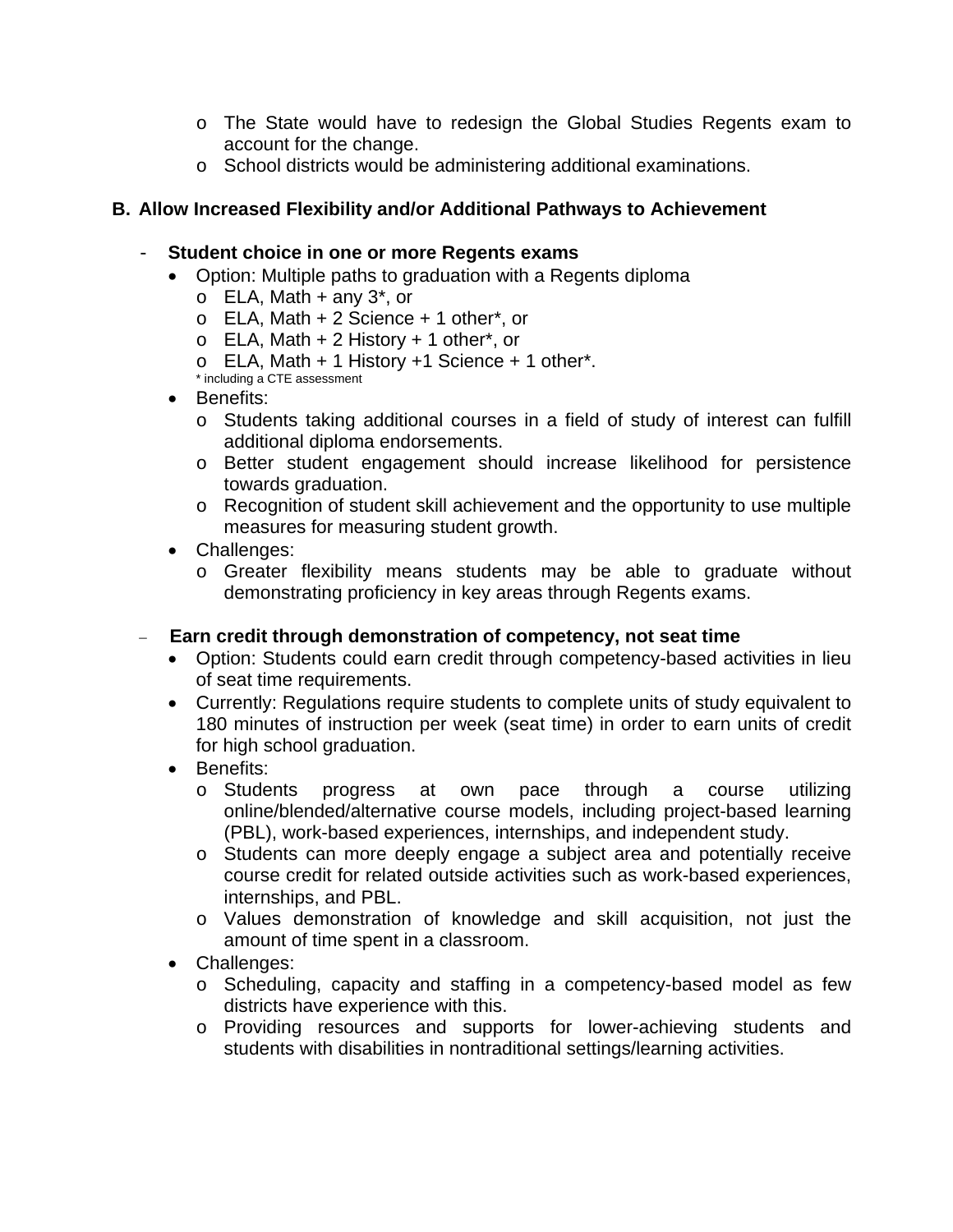- **Increase maximum credits earned through integrated/specialized CTE courses/programs**
	- Option: Beginning in 2011-12, increase the number of allowable CTE integrated courses from 4 to 10, including all ELA, Math, and Science.
	- Currently: Only four academic credits can be earned through approved integrated CTE programs.
	- Benefits:
		- o Allows students the opportunity to pursue an interest-based education.
		- o Increases opportunities to learn by application.
		- $\circ$  Earlier access to a CTE program (9<sup>th</sup> grade) may increase engagement and high school completion.
	- Challenges:
		- o Equity and access of all options to all students, particularly those in underresourced or under-served areas.
		- o Limited number of approved CTE programs.
		- o Establishing a common level of rigor across all CTE programs.

# - **Flexibility in middle school opportunities**

- Option A: Beginning in 2011-12, expand Middle School Integration Options:
	- o English/History/Art
	- o Health/Science
	- o English/CTE
	- o Math/CTE
	- o Science/CTE
- Option B: Beginning in 2011-12, extend the regulation allowing students in  $8<sup>th</sup>$ grade to fulfill high school assessment requirements to  $7<sup>th</sup>$  grade students.
- Benefits:
	- o Increased learning opportunities for students to advance in their studies at an earlier age.
	- o More individualized strategies for meeting student needs.
- Challenges:
	- o Appropriately certified teachers.
	- o Development of more online/blended/alternative course models for local implementation.
	- o Scheduling.

# - **As resources allow, expand the Regents assessment program**

- Option A: Add a Regents exam in Economics in 2013-14 (available for Class of 2014).
- Option B: Add Regents exams in the Arts (Dance, Theater, Music, Visual Arts) in 2013-14 (available for Class of 2014).
- Option C: Add a Regents exam in Technology in 2014-15 (available for Class of 2015).
- Benefits: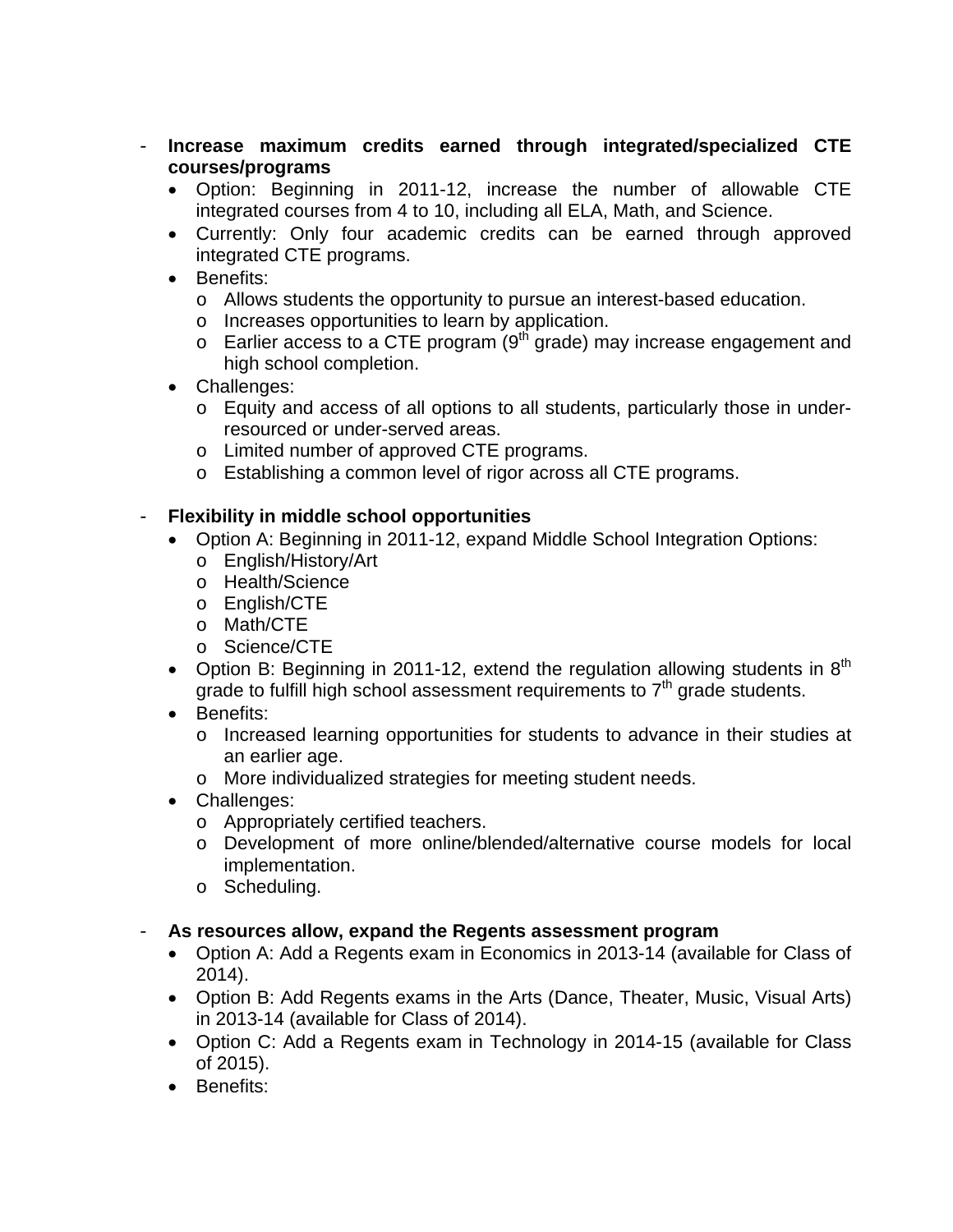- o Expanded opportunities for students to demonstrate proficiency in fields beyond the core academic subjects.
- Challenges:
	- o Cost.
	- o Appropriately certified teachers.

# **C. Rethink the "Safety Net" for Students with Disabilities**

While the local diploma is being phased out for general education students, it remains available to students with disabilities through the "Safety Net" provisions (RCT and 55- 64 pass option) of State regulations.

- Options:
	- o Phase out the RCT safety net. The RCT safety net regulations sunsets this option for all students entering grade 9 after September 2011.
	- o Continue the 55-64 pass score option to earn a local diploma; or propose a specified period of time for the 55-64 pass score option to be in effect, with a phase in of an increase in the pass score over five to six years for all required Regents examinations, for specific Regents examinations or for a specific number of Regents examinations.
	- o Allow students with disabilities to obtain a local diploma based on a composite Regents test score as long as the student passes the Math and English Regents examinations at the designated score or safety net score.

Provide additional flexibility to students with disabilities to graduate with a regular diploma based on some substituted course requirements

- Benefits:
	- o Cost savings to the State with elimination of the RCTs.
	- o Decreases the number and types of State assessments required to be provided at the school district.
	- o Coursework for students would be more aligned with the State assessments needed to reach the graduation standards. Currently, assessments needed to reach the graduation standards. students with disabilities who do not pass the Regents examinations require instruction which is not aligned with the current learning standards to prepare them for the RCTs.
- Challenges
	- o Training for Committees on Special Education and Guidance Counselors on course credit flexibility options that might lead to a local diploma versus a Regents diploma.
	- o Ensuring that students with disabilities have equal opportunities to participate in courses and pathways available to all students that would lead to a Regents diploma.